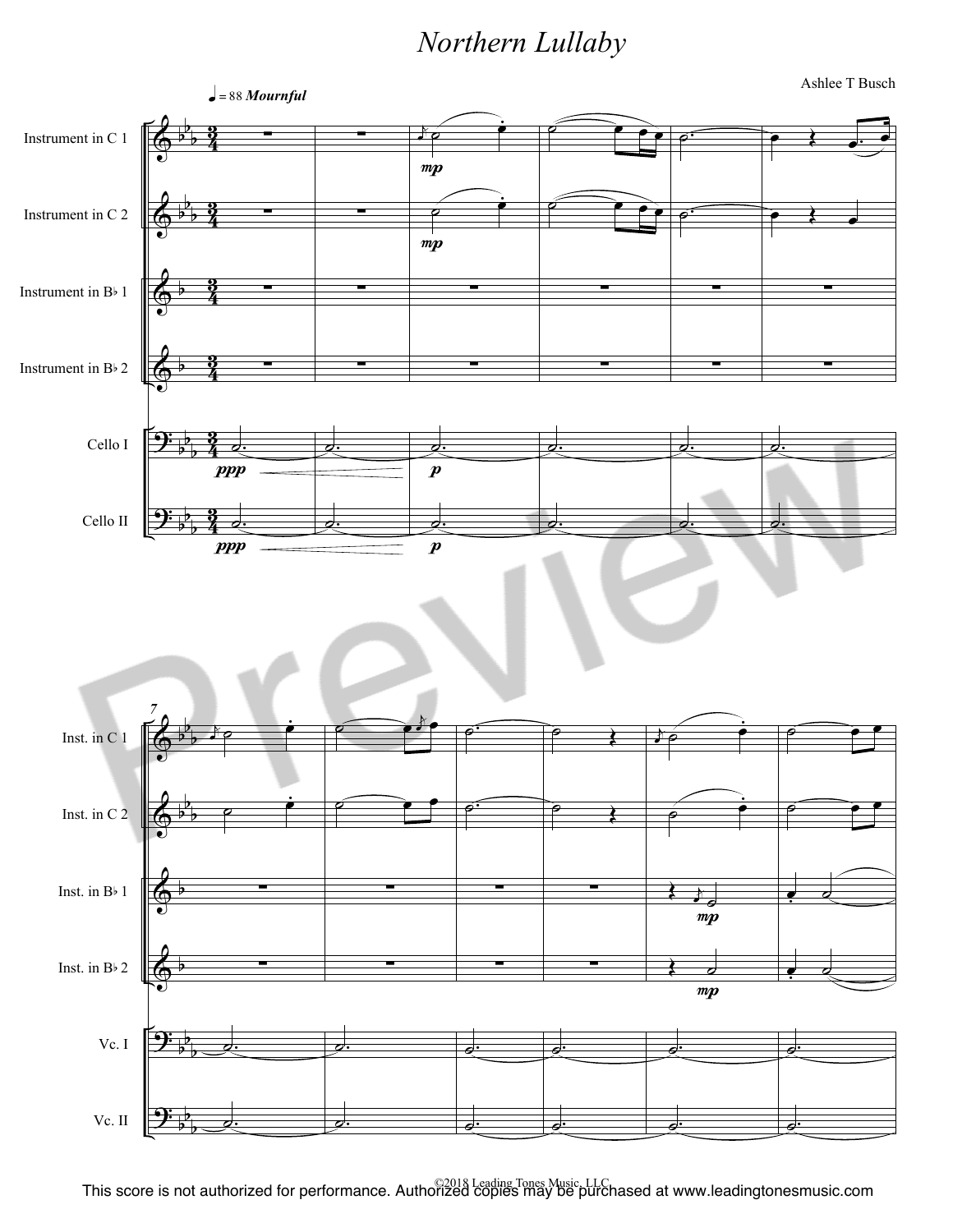

$$
\mathit{mf}
$$

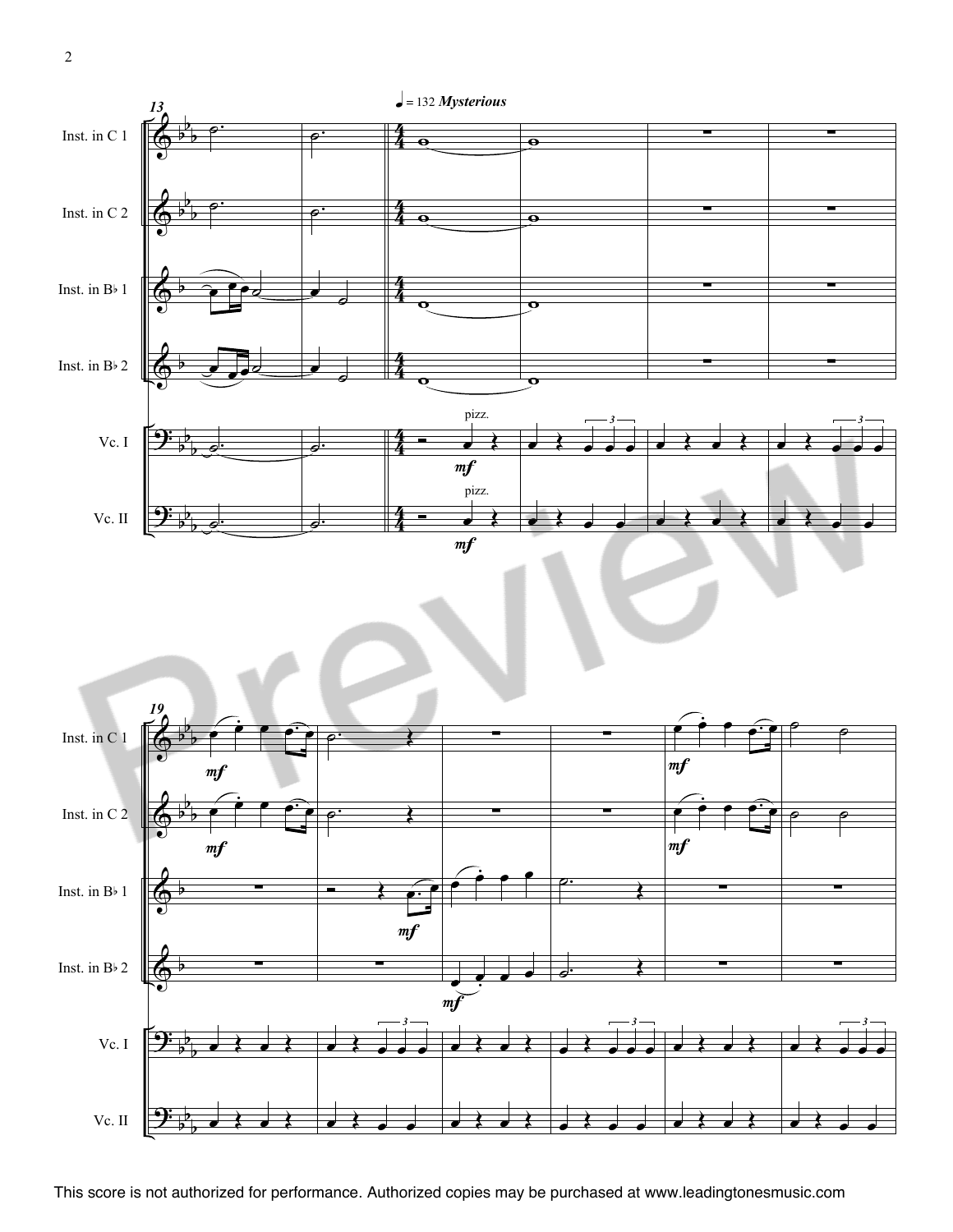

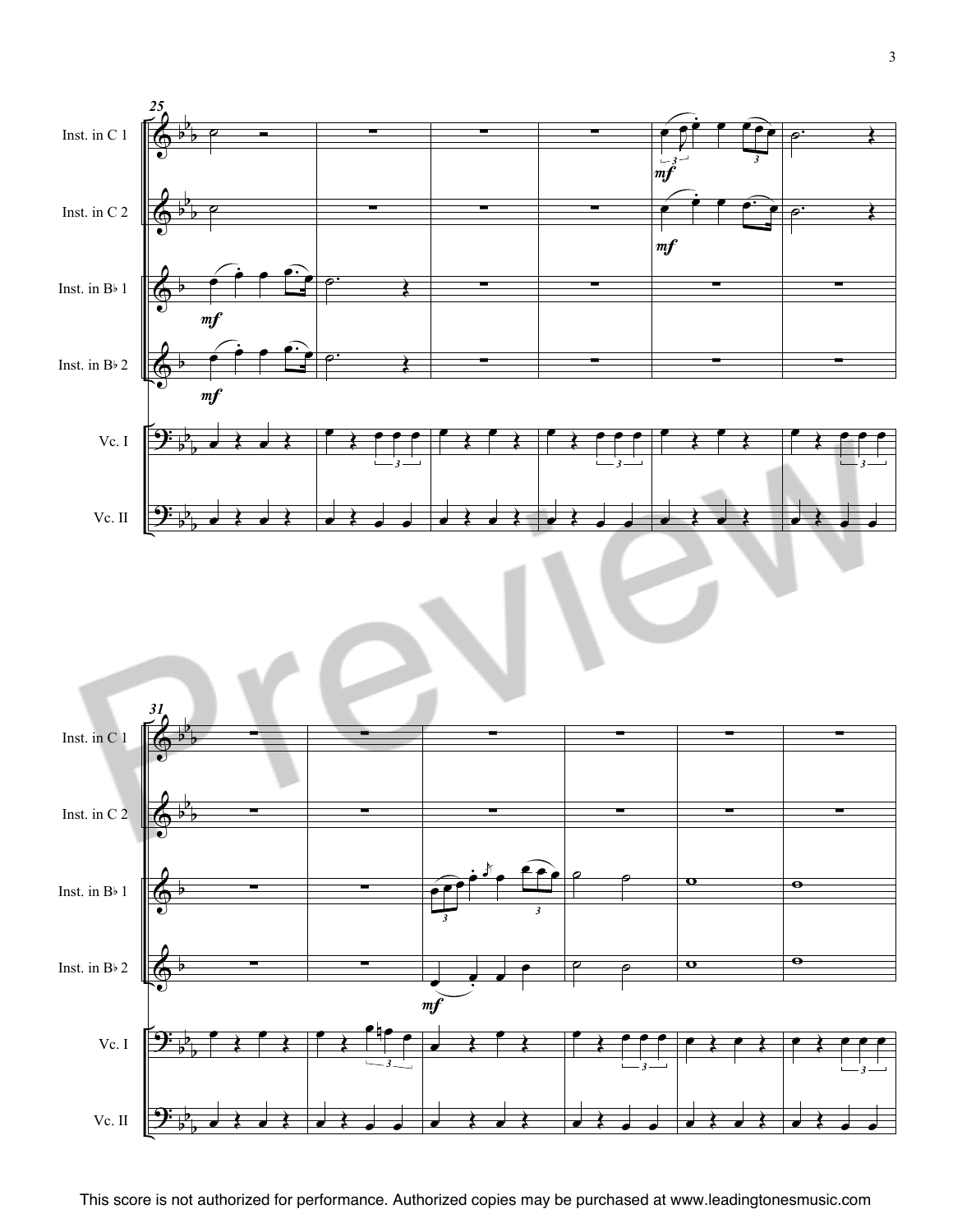



This score is not authorized for performance. Authorized copies may be purchased at www.leadingtonesmusic.com

4